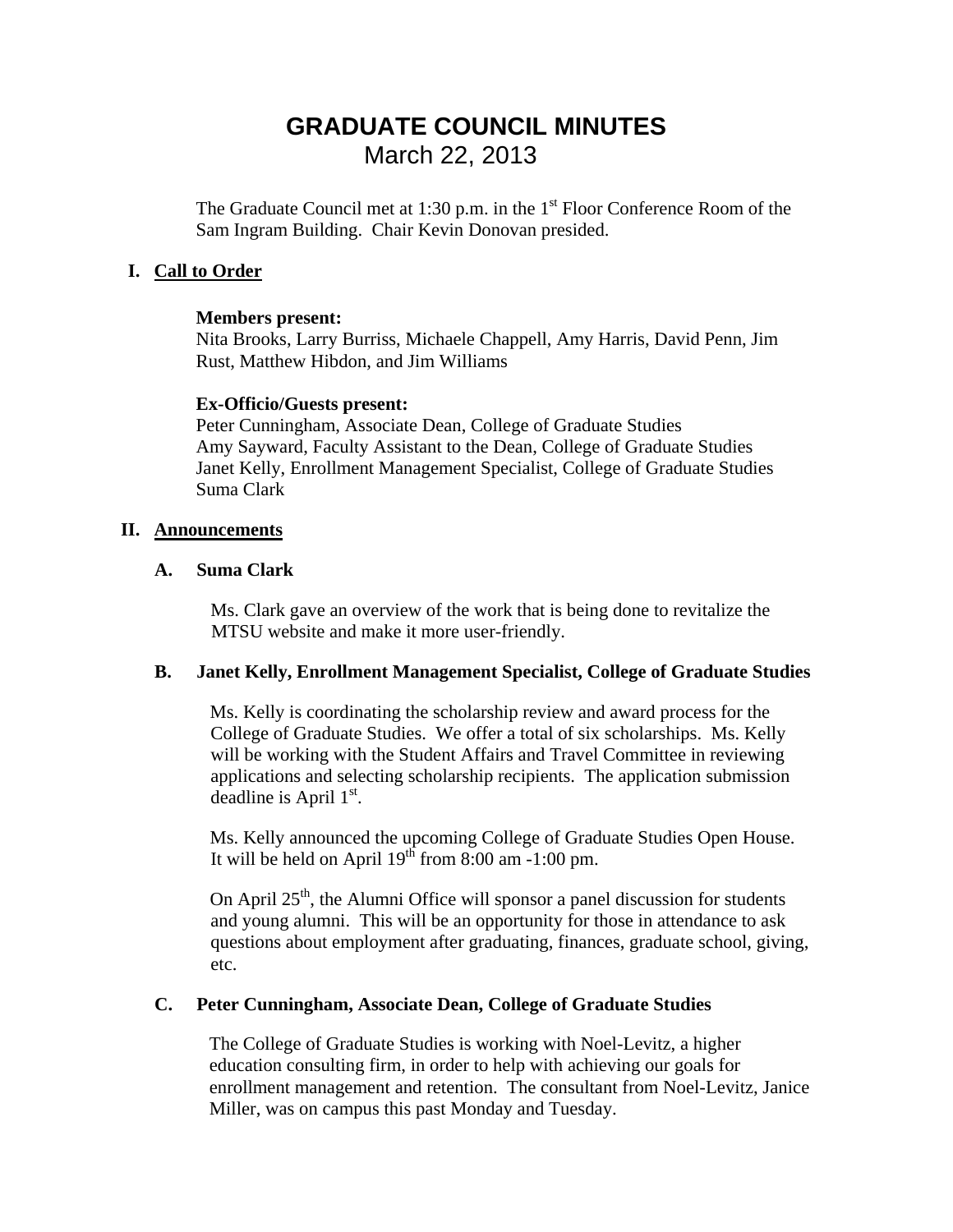Dr. Cunningham reported that there will be at least 20 PhD graduates this year.

Dr. Cunningham noted that the College of Graduate Studies is working with International Education to increase the number of graduate students that participate in the study abroad program.

## **III. Approval of minutes from last meeting—February 15, 3013**

 *A motion was made to accept the minutes of the February 15, 2013. The motion was seconded and passed.* 

#### **IV. Sub-Committee Reports**

### **A. Graduate Faculty and Curriculum Review Dr. Amy Harris, Chair**

- Consent Calendar attached
- *A motion was made to accept the consent calendar. The motion was seconded and passed.*

## **B. Student Affairs and Travel Dr. Helen Binkley, Chair**

• There was no report.

#### **C. Policies and Procedures Dr. Vince Cobb, Chair**

• Dr. Jim Williams reported that this committee has gathered feedback on possible changes to our current graduate faculty membership criteria. The ideas and recommendations have been submitted to Dr. Cunningham.

### **D. Graduate Program Review Dr. Larry Burriss, Chair**

• There was no report

## **V. Old Business**

## **VI. New Business**

There being no further business the meeting was adjourned.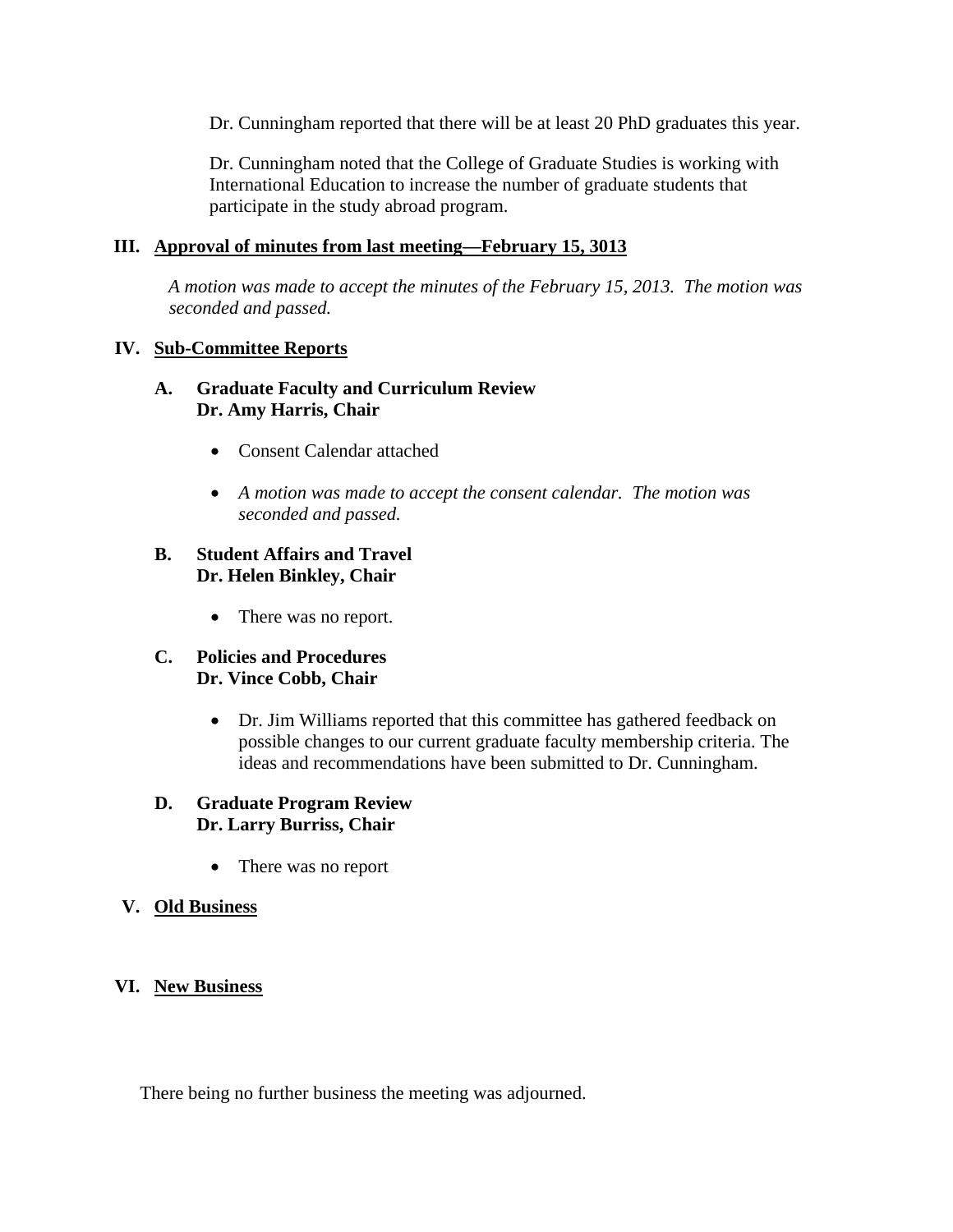# **Graduate Council – Consent Calendar March 22, 2013**

## **Graduate Faculty Membership**

## **Adjunct**

Terrance Lawless / Elementary & Special Education Lillian Pearson / Music David Thelen / History

## **Associate**

Patricia Boda / Geosciences Clayton Harris / Geosciences Seok Jeng Lim / Elementary & Special Education Patrick Richey / Speech & Theatre

### **Full Initial**

Debra Sullivan / Nursing Emily Zietz / Economics & Finance

#### **Full Reappointment**

Raphael Bundage / Music Chong Chen / Engineering Technology David Kelly / Psychology Richard Morris / Foreign Languages & Literature

### **Doctoral Initial**

Craig Rice / Elementary & Special Education

## **Doctoral Reappointment**

Claudia Barnett / English Elyce Helford / English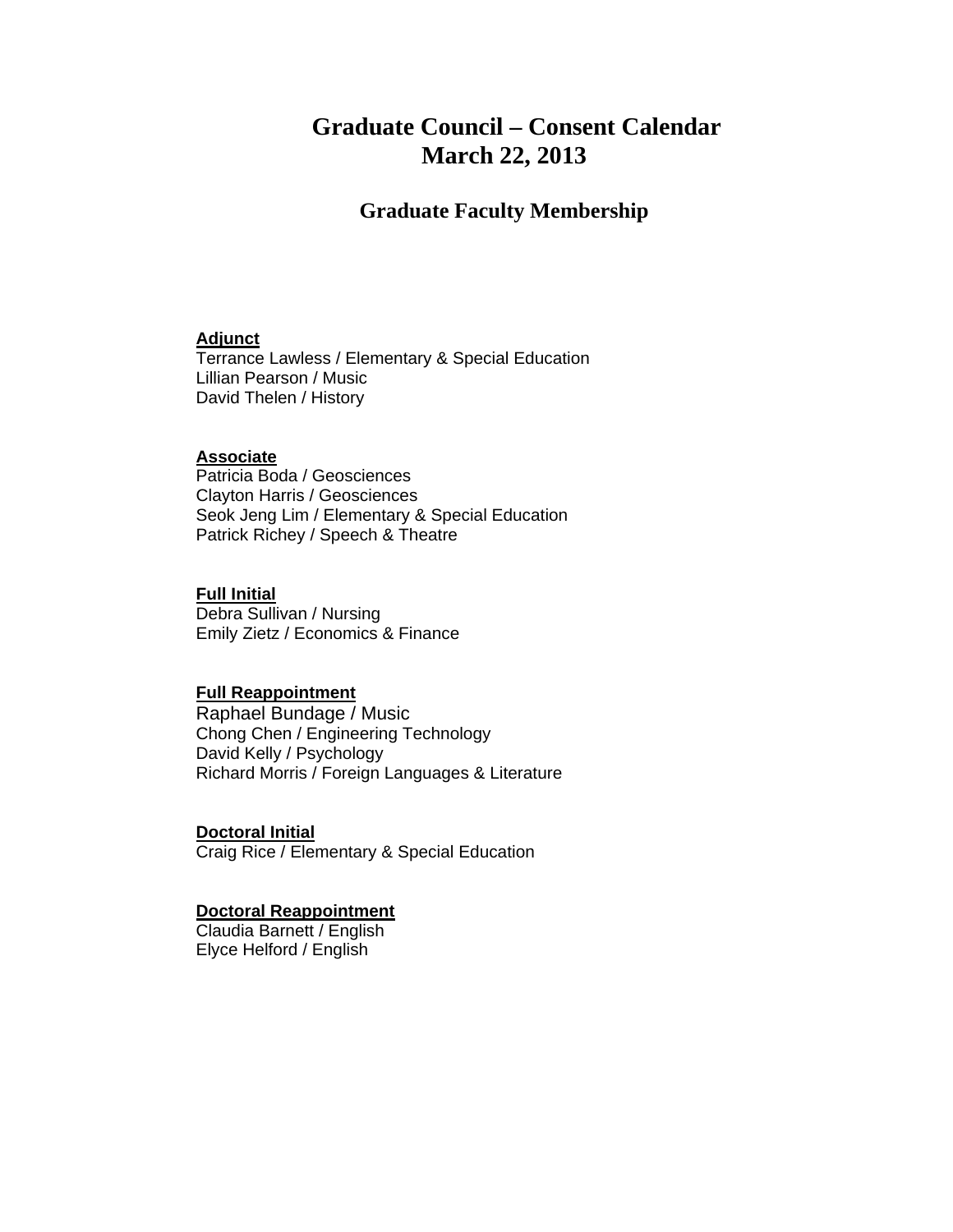## **Curriculum Changes**

## *Education*

#### **Proposed New Courses for EdD in Assessment, Learning and School Improvement**  All effective Fall 2013

- ALSI 7010 Cognitive Learning Theory and Student Achievement, 3 credit hours<br>ALSI 7020 Implementing a Guaranteed and Viable Curriculum, 3 credit hours ALSI 7020 Implementing a Guaranteed and Viable Curriculum, 3 credit hours<br>ALSI 7030 The Effective Teaching Knowledge Base, 3 credit hours
- The Effective Teaching Knowledge Base, 3 credit hours
- ALSI 7040 Teacher Observation, Evaluation and Improvement, 3 credit hours<br>ALSI 7050 Application & Research Seminar: Student Learning, 1 credit hour
- Application & Research Seminar: Student Learning, 1 credit hour
- ALSI 7210 Assessment Literacy, 3 credit hours
- ALSI 7220 Advanced Applications in Assessment, 3 credit hours<br>ALSI 7230 Formative Assessments and Improved Student Learni
- ALSI 7230 Formative Assessments and Improved Student Learning, 3 credit hours <br>ALSI 7240 Data Analysis, Learning and School Improvement, 3 credit hours
- ALSI 7240 Data Analysis, Learning and School Improvement, 3 credit hours<br>ALSI 7250 Application & Research Seminar: Assessing Student Learning, 1
- Application & Research Seminar: Assessing Student Learning, 1 credit hour
- ALSI 7410 Highly Effective Schools and School Districts, 3 credit hours
- ALSI 7420 Schools as Professional Learning Communities, 3 credit hours
- ALSI 7430 Collaborative Teaming and Effective Schools, 3 credit hours
- ALSI 7440 Improving Student Achievement in Core Academic Areas and Sub Groups: Best Practices, 3 credit hours
- ALSI 7450 Application & Research Seminar: Research Based School Improvement, 1 credit hour
- ALSI 7600 Educational Statistics, 3 credit hours
- Qualitative Research Methodologies, 3 credit hours
- ALSI 7620 Advanced Quantitative Research Methodologies, 3 credit hours<br>ALSI 7630 Advanced Qualitative Research for School Improvement, 3 cred
- ALSI 7630 Advanced Qualitative Research for School Improvement, 3 credit hours<br>ALSI 7640 Dissertation Research, 1-6 credit hours
- Dissertation Research, 1-6 credit hours

## *History*

#### **Proposed New Course**

HIST 6930/7930 Selected Studies in Global History, 3 credit hours, effective Fall 2013

## *Aerospace*

#### **Catalog Description Change**

AERO 6100 / YOED 7100 Aviation Workshop, effective Summer 2013 AERO 6700 / YOED 6700 Advanced Aviation Workshop, effective Summer 2013

## *Concrete Industry Management*

**Proposed New Course**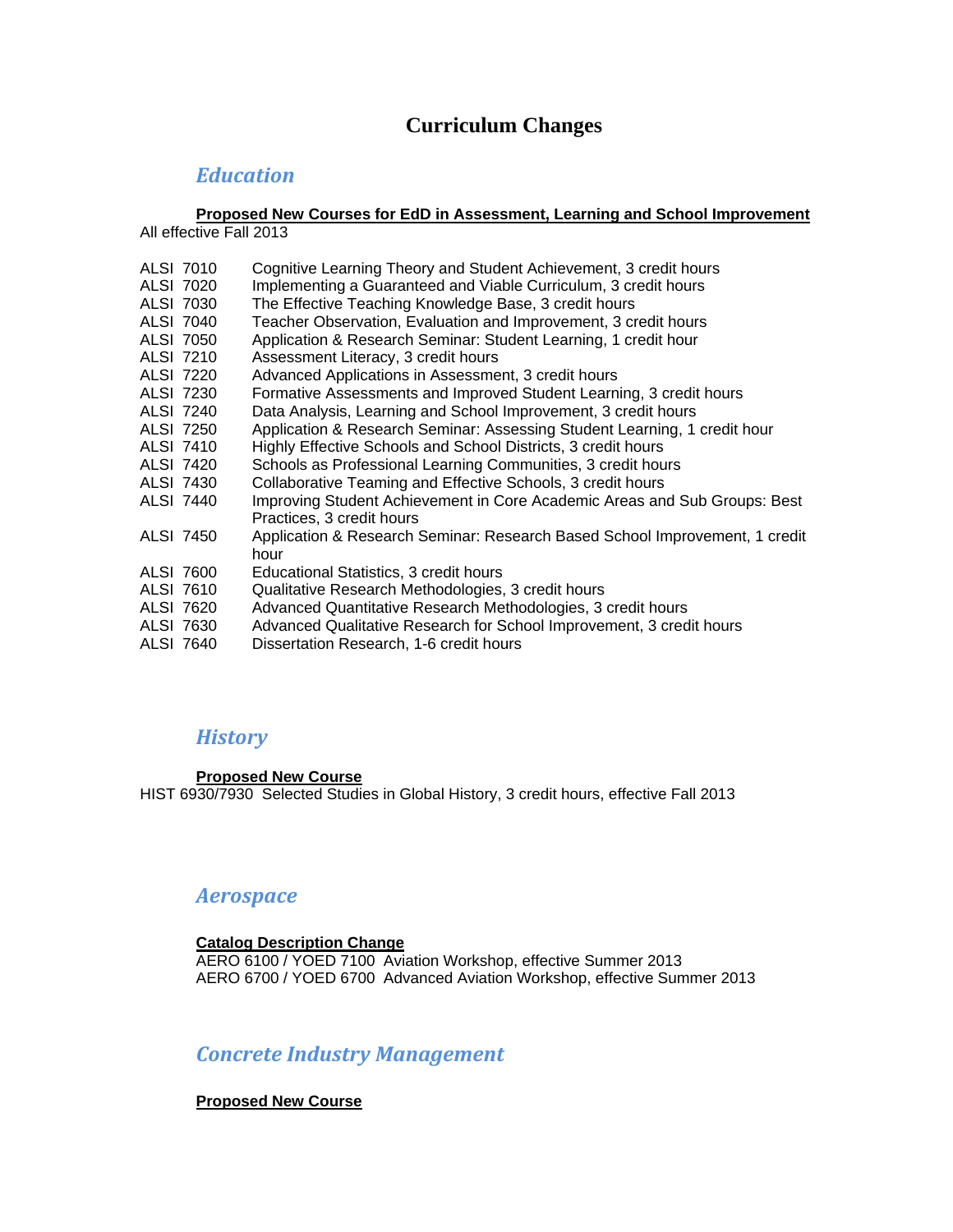CIM 6000 Concrete Construction Sustainability, 3 credit hours, effective Summer 2013 *Nursing*

Change in admission criteria to RODP-MSN Program to include:

- A 3 semester hour or 4 quarter hour undergraduate statistics course,
- Clarification of TOEFL requirements, and
- Requiring that applicants have an active, unencumbered Registered Nurse license

All changes effective Summer 2013

## *Educational Leadership*

#### **Change in Admission to Program**

Individuals applying to the Clinical Mental Health Counseling Concentration of the Professional Counseling Program are no longer required to complete PSY 3070 Research Methods as a pre-requisite for program admission; effective Summer 2013

#### **Course Title Change**

| <b>COUN 5655</b>           |  | Foundations of Mental Health Counseling – change title to – Foundations of<br>Clinical Mental Health Counseling, effective Summer 2013 |
|----------------------------|--|----------------------------------------------------------------------------------------------------------------------------------------|
| COUN 6540                  |  | Internship: Mental Health Counseling - change title to - Internship: Clinical<br>Mental Health Counseling, effective Summer 2013       |
| COUN 6885                  |  | Play Therapy: Therapy and Practice - change title to - Play Therapy: Theory and<br>Practice, effective Summer 2013                     |
| <b>Proposed New Course</b> |  |                                                                                                                                        |
| COUN 5201                  |  | Directed Public School Experience for Non-teachers, 3 credit hours, effective Fall<br>2013                                             |

## *Health and Human Performance*

#### **Other**

Change the title of the M.S. in Health and Human Performance – Concentration in Kinesiology – to – M.S. in Health and Human Performance – Concentration in Physical Education, effective Fall 2013

## *Foreign Languages and Literature*

#### **Proposed New Course**